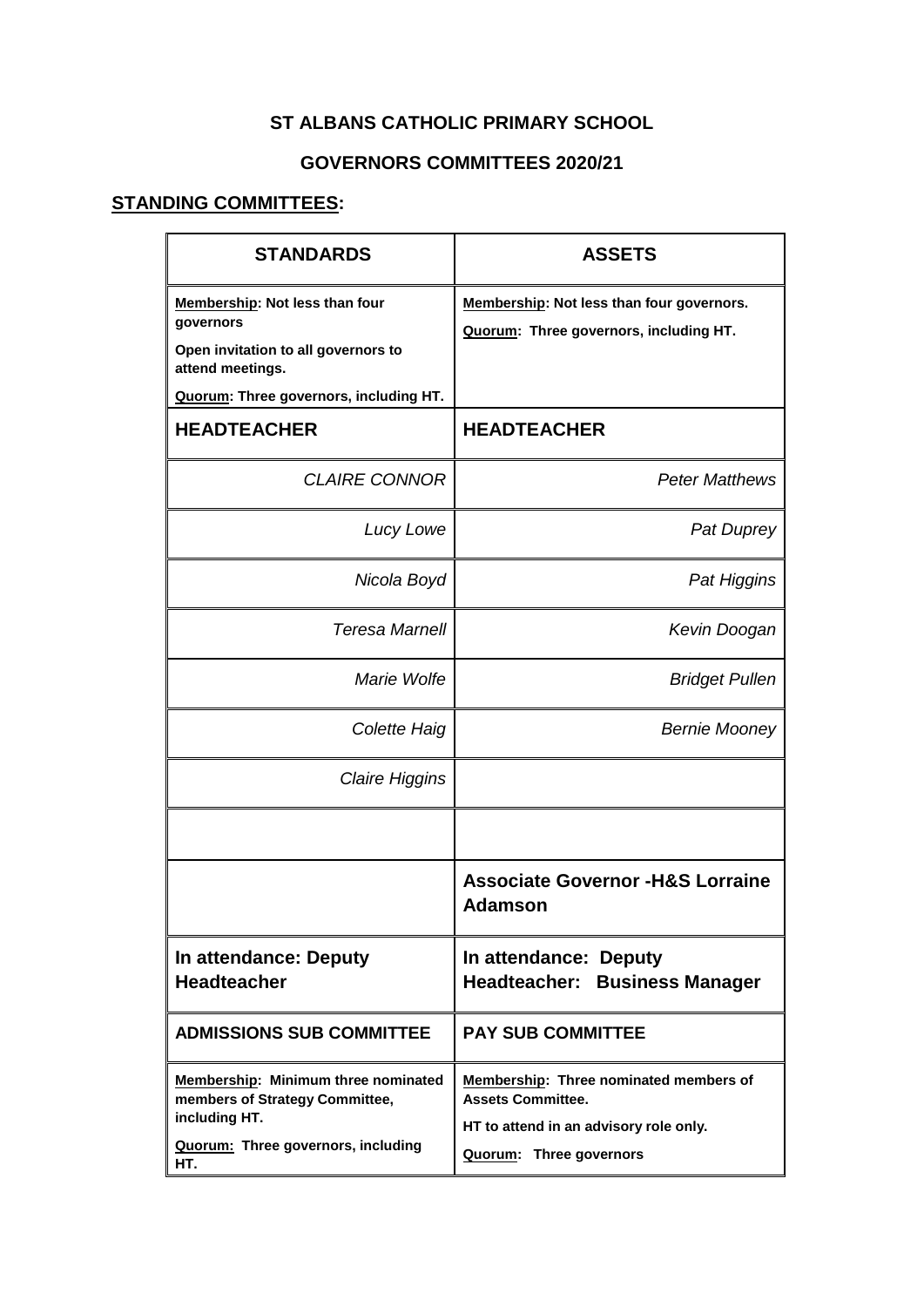| <b>HEADTEACHER</b>           | HT PERFORMANCE MANAGEMENT.                                                                                   |
|------------------------------|--------------------------------------------------------------------------------------------------------------|
| Lucy Lowe                    | Membership: Two nominated members of<br><b>Assets Committee, plus School Improvement</b><br>Associate [SIA]. |
|                              | Quorum: Two governors, plus SIA.                                                                             |
| <b>Pat Duprey</b>            | Kevin Doogan                                                                                                 |
| Marie Wolfe                  | <b>Pat Duprey</b>                                                                                            |
| Colette Haig [named reserve] | <b>Pat Higgins</b>                                                                                           |
|                              |                                                                                                              |
|                              |                                                                                                              |
|                              | <b>HEALTH &amp; SAFETY GOVERNOR</b>                                                                          |
|                              | <b>Lorraine Adamson</b>                                                                                      |

| PARISH, COMMUNITY,<br><b>PARENTS &amp; PUPILS</b>                                                                                                                                             | <b>STRATEGY</b>                                                                                                                           |
|-----------------------------------------------------------------------------------------------------------------------------------------------------------------------------------------------|-------------------------------------------------------------------------------------------------------------------------------------------|
| Membership: Not less than 4 named<br>governors, including two parent<br>governors.<br>Open invitation to all governors to<br>attend meetings.<br><b>Quorum: Three governors, including HT</b> | Membership: Chair Governors, Vice Chair,<br>Headteacher.<br>? Committee Chairs?<br>Quorum: Three governors, including the<br>Headteacher. |
| <b>HEADTEACHER</b>                                                                                                                                                                            | <b>HEADTEACHER</b>                                                                                                                        |
| <b>NICOLA BOYD</b>                                                                                                                                                                            | <b>KEVIN DOOGAN, CHAIR OF</b><br><b>GOVERNORS</b>                                                                                         |
| <b>BRIDGET PULLEN</b>                                                                                                                                                                         | <b>LUCY LOWE, VICE CHAIR</b>                                                                                                              |
| <b>MARIE WOLFE</b>                                                                                                                                                                            | <b>Chairs Assets &amp; Standards</b>                                                                                                      |
|                                                                                                                                                                                               |                                                                                                                                           |